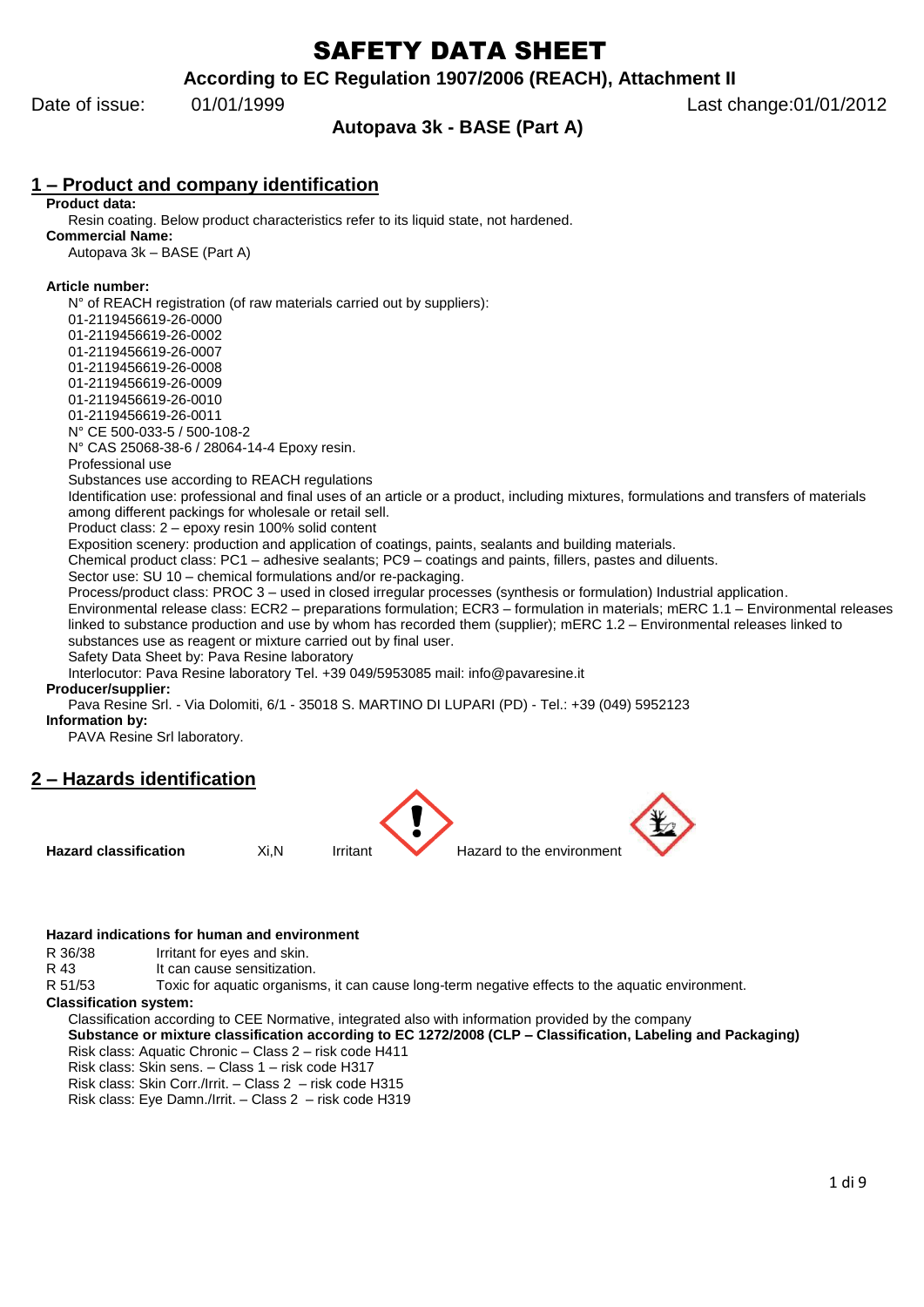Prudence advices:

**P280**: Wear gloves/protective clothes. Protect eyes and face.

**P273**: Avoid releases to the einvornment.

**P303 + P361 + P353**: IN CASE OF CONTACT WITH SKIN (or with hair): take off immediately all contaminated clothes. Wash skin/have a shower.

**P305 + P351 + P338**: IN CASE OF CONTACT WITH EYES: wash carefully for several minutes. Remove contact lenses if necessary. Continue to wash.

**P391**: Pick up poured-out material.

**P501**: Dispose product and packing in an allowed incinerator, or in another thermal destruction system.

#### **Classification according to 67/548/EC (DSD)**

This product is classified as a dangerous product according to 67/548/EEC and its amendments. Unintended effects: it causes skin irritation, serious eyes irritation. It can cause an allergic skin reaction. Toxic for aquatic organisms with long-term effects.

#### **See section 16 for the full text with H statements and P phrases above mentioned.**

Hazard identification: it causes skin irritation, serious eyes irritation. It can cause an allergic skin reaction.

Toxic for aquatic organisms with long-term effects.

#### **Prudence advices:**

Prevention: wear protective gloves. Protect eyes and face. Avoid release to the environment. Avoid breathing vapors.

Wash carefully after use. Contaminated clothes must not to be brought out of work place.

Reaction: pick up poured-out material. IN CASE OF CONTACT WITH EYES: wash carefully for several minutes. Remove contact lenses if necessary. Continue to wash. If eyes irritation persists, consult a doctor.

IN CASE OF CONTACT WITH SKIN (or with hair): take off immediately contaminated clothes and wash them before to use another time. Wash abundantly with soap and water, have a shower. In case of skin irritation or erumption: see a doctor.

Disposal: pick up poured-out material. Dispose product and packing in an allowed incinerator, or in another thermal destruction system, according to any local, regional, national and international rules.

**Other risks**: Data show that substance property do not satisfy specific standard indicated in the attachment XIII and, consequently, that substance is not considered "persistent, bioaccumulative and toxic" (PBT), or "very persistent, very bioaccumulative (vPvB).

# **3 – Composition/ Information on ingredients**

#### **Chemical characteristics:**

Contained substances are dangerous for health according to 1907/2006 (REACH) and 67/548/EEC and following amendments or for which there are recognized exposure limits.

| CAS        | Name                                 |     | Symbol | <b>Phrase R</b>     |
|------------|--------------------------------------|-----|--------|---------------------|
| 25068-38-6 | EPOXY RESIN (NUMBER AVERAGE MW<=700) | <15 |        | R36/38, R43, R51/53 |
| 28064-14-4 | EPOXY RESIN (NUMBER AVERAGE MW<=700) | <15 |        | R36/38, R43, R51/53 |
| _          |                                      |     |        |                     |

**Description:**

Epoxy fillered with sand quarz, solvent free product.

Epoxy resins (medium molecular weight ≤ 700)

REG/CAS/EC: 01-2119456619-26-0002 / 25068-38-6 / 500-033-5 / 28064-14-4 / 500-108-2

Risk class: Aquatic Chronic – Class 2 – risk code H411

Risk class: Skin sens – Class 1 – risk code H317

Risk class: Skin Corr./Irrit. – Class 2 – risk code H315

Risk class: Eye Damn./Irrit. – Class 2 – risk code H319

**See section 16 for the full text with H statements and R phrases above mentioned.** 

### **4 – First Aid Measures:**

#### **General indications:**

Poisoning symptoms for ingestion can arise after many hours, for this reason doctor monitoring after following 48 hours is necessary. Not give anything by mouth or induce vomiting if patient is unconscious or has convulsions.

#### **Effects and most important symptoms, both acute and delayed**

Overexposure signals/symptoms

Inhalation: Significant effects or critical hazards are not known. No specific data.

Ingestion: Significant effects or critical hazards are not known. No specific data.

Skin: Once sensitized, a several allergic reaction may occur, after a following exposition at very low levels. Negative symptoms can include: irritation, redness.

Eyes: Significant effects or critical hazards are not known. Negative symptoms can include: pain or irritation, tearing, redness. **Indication of immediate medical action and special treatment need**

Note for doctor: no specific treatment. Treat symptomatically. In case of large quantities ingested or inhaled, contact immediately a poison center

First aiders protection: It should not to be done any actions that involve personal risk or without suitable training. Mouth-to-mouth can be dangerous to the person providing it. Wash carefully with water contaminated cloth before to remove it, or use gloves.

#### **Inhalation:**

Move patient to fresh air and see a doctor. If patient is unconscious turn head to the side during the carriage.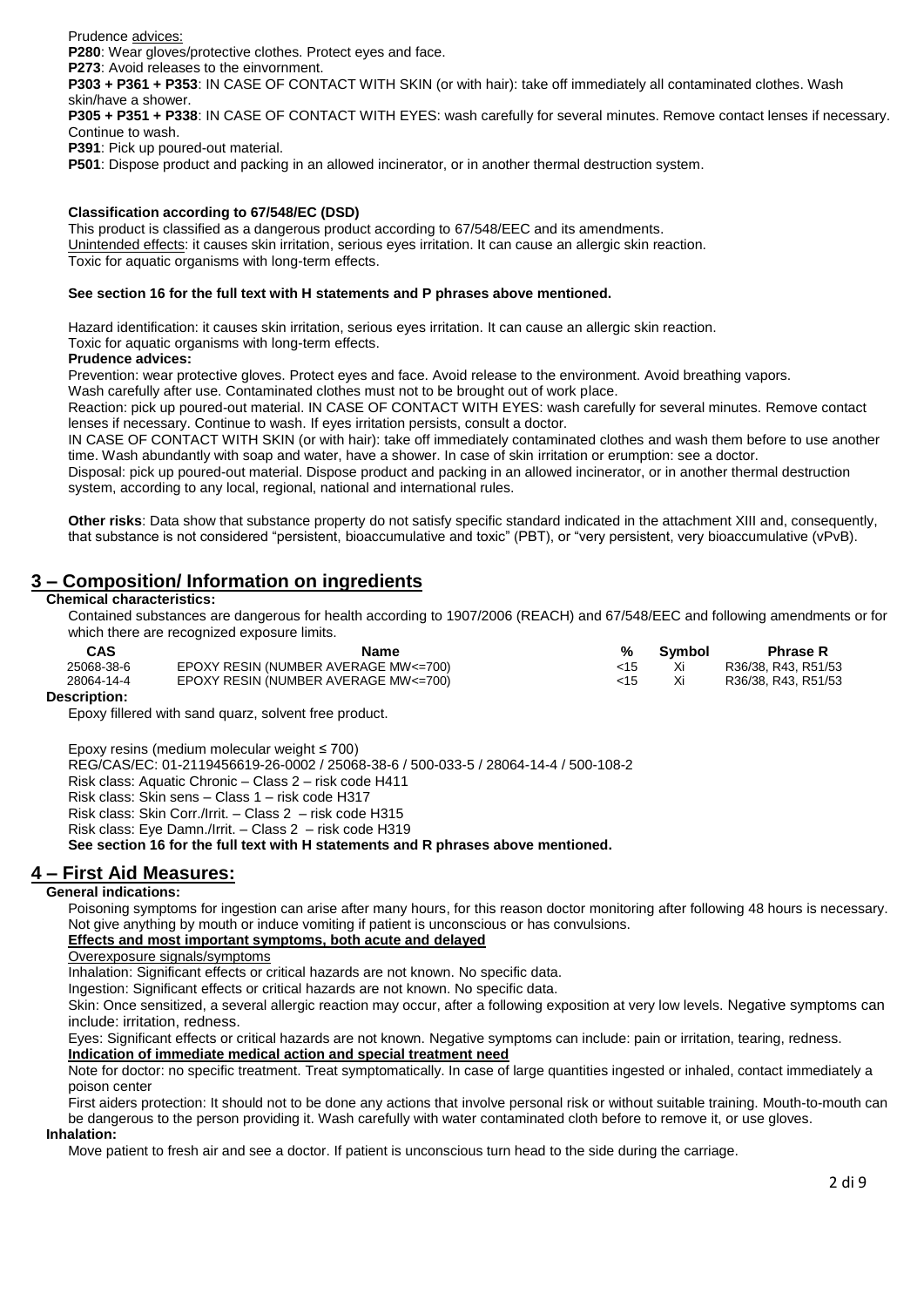#### **Contact with skin:**

Wash immediately with soap and water, removing contaminated clothes.

**Contact with eyes:**

Wash with water for several minutes, holding eyelids well-opened, see a doctor.

**Ingestion:**

Administer active carbon suspended in water, or medical mineral vaseline oil. The decision to induce vomit or not should be made by a doctor.

# **5 – Fire Fighting Measures**

#### **Extinguishing means:**

CO2, powder or water spray. Extinguish large fire with alcohol resistant lather.

**Extinguishing means that are unsuitable for security reasons:**

none in particular.

**Protective equipment:** Put on the respirator.

### **Hazards from combustion:**

Combustion develops black smokes; do not breathe smoke, exposition to decomposition products can cause healthy damages. **Special activities for protection of fire prevention employees**

Special precautions for fire-fighters: promptly isolate the area by removing all people in case of fire. It should not be done any actions which involve personal risk or without suitable training.

Special means for fire prevention employees: Emergency teams should wear protective equipment and self-contained breathing apparatus (SCBA) with protective screen on face operating at positive pressure.

# **6 – Accidental release measures**

### **Personal measures:**

#### **Personal precautions, protection equipment and emergency procedures**

It should not to be done any actions that involve personal risk or without suitable training. Evacuate surrounding areas. Prevent the entrance of unrelated and unprotected staff. Do not touch or walk on spelled material.

Provide an adequate ventilation. Wear an appropriate breathing apparatus in case of inadequate ventilation. Wear appropriate protective equipment. Avoid breathing vapors or fog.

#### **Environmental protective measures:**

**Environmental precautions**: Avoid spelled material dispersion and flow and contact with soil, waterways, dumping and sewers. Inform relevant authorities if the product has caused environmental pollution (sewers, waterways, earth or air). Water polluting material. It can be dangerous for the environment if released in large quantities.

#### **Clean-up methods and absorption:**

#### **Methods and materials for containment and cleaning**

Small release: Remove packings from spill area. Eliminate through a contractor that is authorized in waste disposal.

Stop the leak if there are not risks. Dilute with water and absorb if it is water-soluble. Alternatively, or if it is water-insoluble, absorb with inert dry material and dispose in appropriate waste packing.

Large spill: Move packings from spill area. Approach to the emission source windward. Prevent the release into sewers, waterways, basements or delimited areas. Eliminate the release through the use of a contactor that is authorized in waste disposal.

Note: see section 1 for information about whom contact in case of emergency and section 13 for waste disposal. Stop the leak if there are not risks. Wash spilled quantities in a drain treatment system or proceed as indicated here. Delimitate and pick up possible releases with absorbent non-combustible material, as sand, earth, vermiculite, diatomite and provide to the disposal of the product in a packing according to regulations (see section 13). An absorbent contaminated material can cause the same hazard of spilled product.

# **7 – Handling and Storage**

### **Handling**

Avoid contact with skin and eyes.

#### **Precautions for a safe handling**

Wear appropriate protection devices (see section 8). It is forbidden to eat, drink and smoke in the areas in which materials is manipulated, preserved or treated. People using the product must wash hands and face before to eat, drink and smoke. People with sensitization skin must not work in any process that need the use of this material. Avoid contact with eyes, skin or clothes. Do not ingest. Avoid breathing vapors or fog.

Avoid releases to the environment. Conserve in the original or in an alternative approved packing that is composed of a compatible material hold tightly closed when you do not use it. Empty packingss hold remaining of product and they can be dangerous. Do not use another time the packing.

#### **Indications for a safe handling:**

During the laying good general ventilation in work places.

#### **Indications in case of fire or explosion:**

Hold apart from heat source, do not smoke.

#### **Storage:**

Keep in a fresh place.

#### **Indications about mixed storage:**

### Not necessary.

Conditions for safe storage, including any incompatibilities.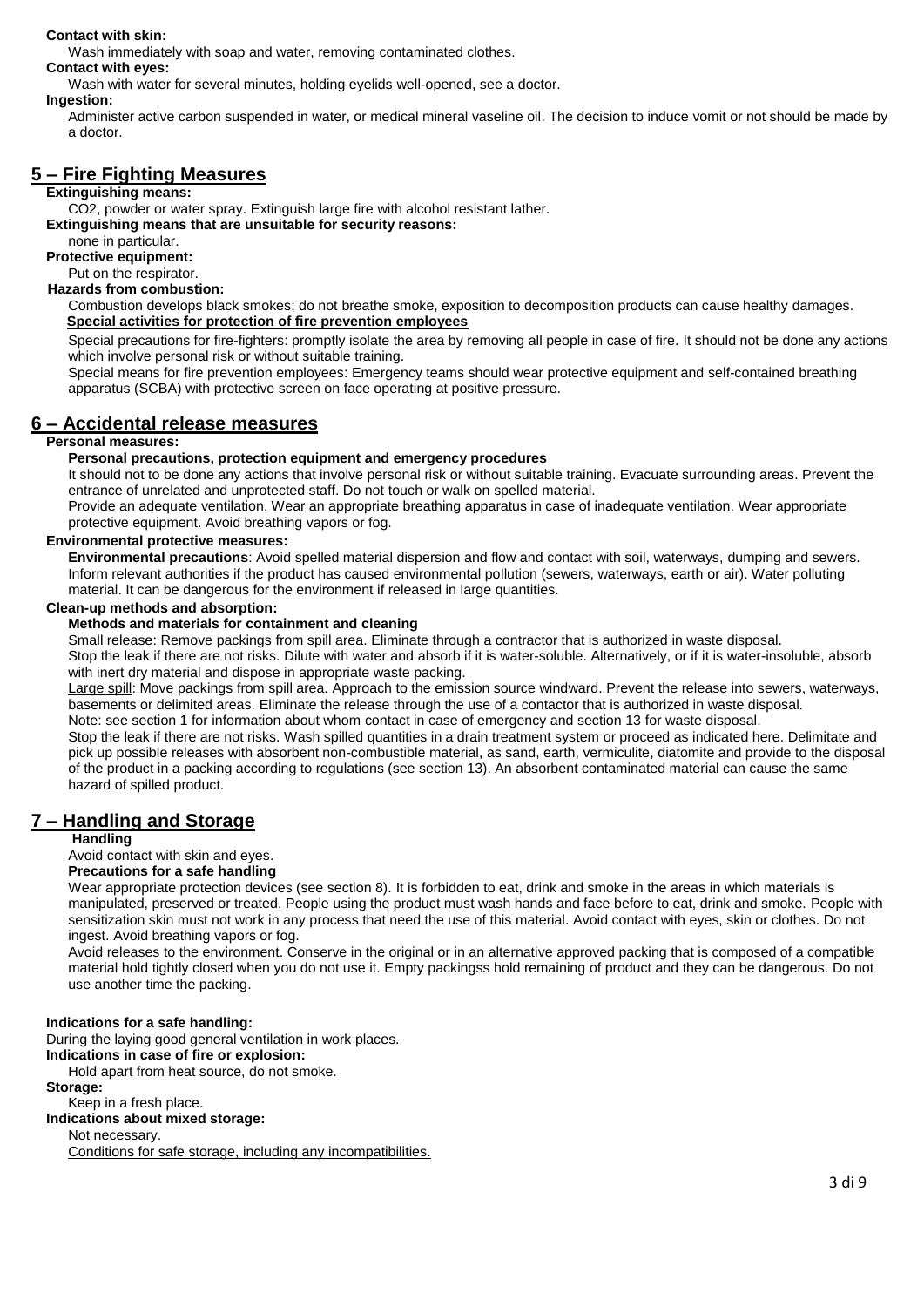Provide storage according to regulations. Keep in the original packing, protected from direct sunlight in a dry, fresh and well-ventilated area, far from other incompatibles materials (see section 10) and from food and drinks. Keep packing closed and sealed till use. Opened packings must be carefully sealed another time and kept upright to avoid accidental releases of the product. Do not keep in packings without label. Use adequate packings to avoid environment pollution. Packing materials

Recommended: Use original packing.

**Further indications on storage conditions:**

Keep tightly closed packings. Keep in fresh and dry place in well closed barrel. Not hold the product under 5°C for more than one month.

 **Storage class:**

Class VbF (ordinance on combustible substances): not necessary.

## **8 – Exposure supervision/personal protection**

**Further indications on the structure of technical installation:** Not established. No further data, see point 7.

**Control parameters Exposure limits Ingredient name – Occupational exposure limits** Europe No limit exposition value known Sweden No limit exposition value known Denmark No limit exposition value known Norway No limit exposition value known France No limit exposition value known **Netherlands** No limit exposition value known Germany No limit exposition value known Finland No limit exposition value known Great Britain (GB) No limit exposition value known Austria No limit exposition value known Swiss No limit exposition value known Belgium No limit exposition value known Spain No limit exposition value known **Turkey** No limit exposition value known Czeck Republic No limit exposition value known Ireland No limit exposition value known Italy No limit exposition value known Estonia No limit exposition value known Lithuania No limit exposition value known Slovakia No limit exposition value known Hungary No limit exposition value known Poland No limit exposition value known Slovenia No limit exposition value known Latvia No limit exposition value known Greece No limit exposition value known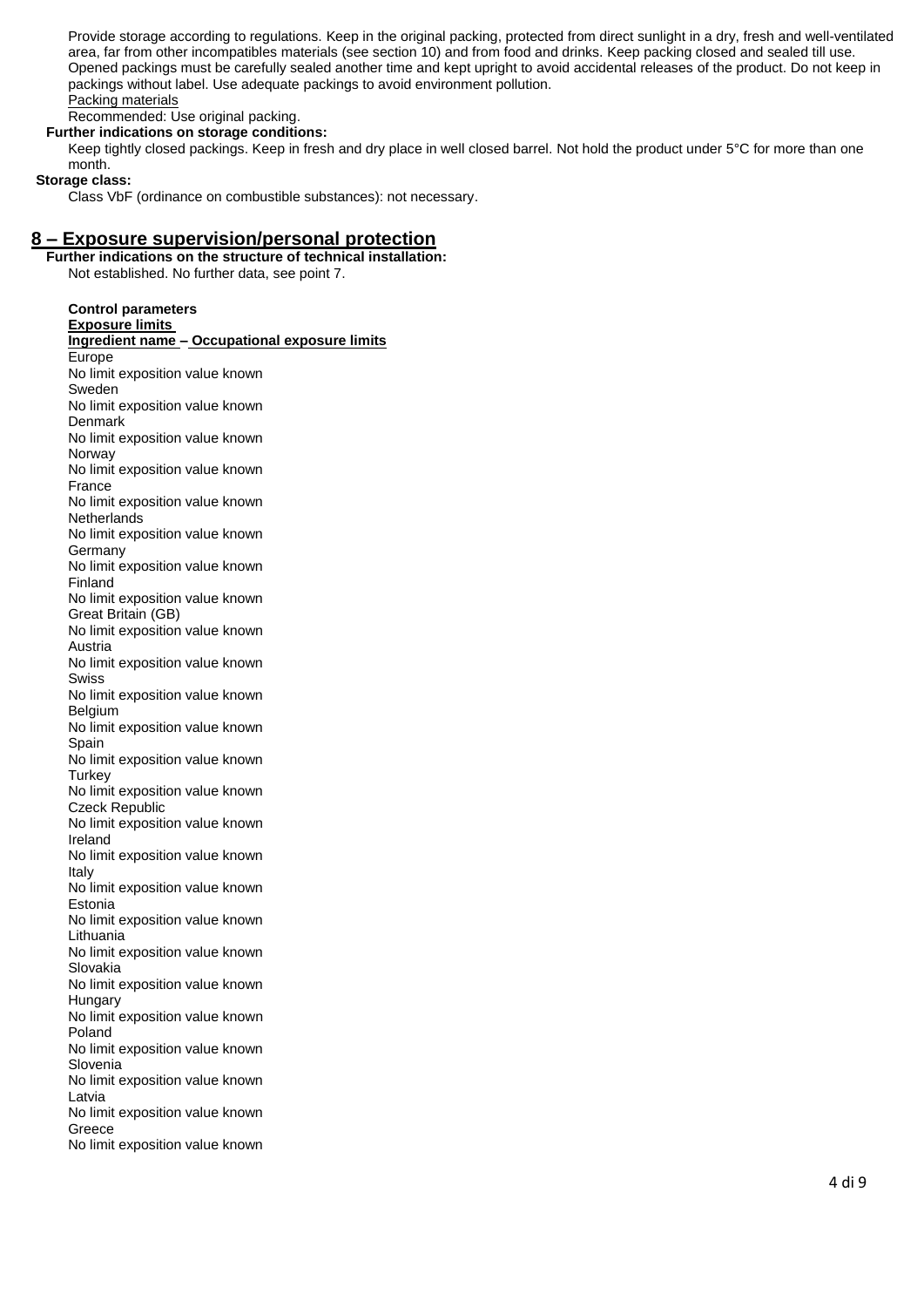#### **Derived level without effect (DNEL) and expected concentrations with no effect (PNEC)**

**Explicative note**: REACH requires to producers and importers to fix and indicate Derived Level with no effect (DNEL) for expected concentrations with no effect (PNEC) for the environment exposition. DNEL e PNEC are determined by whom makes the recording without an official advisory process, and they have not been conceived to be used directly to decide exposition limits of work place or general for population. They are primarily used as entry jobs during the performance of quantitative risk assessment models (as model ECETOC-TRA). Because of differences in contact methods, DNEL will tend to be lower (sometimes much) than other OEL on healthcare base for chemical substances.

Moreover, although DNEL (and PNEC) are indicators used to decide risk reduction measures, they have not the same officially approved norms of OEL.

#### **DNEL**

Epoxy resins (medium molecolar weight ≤ 700)

#### **CAS 25068-38-6 CAS 28064-14-4**

|  | YAY LUVUT      |  |  |  |
|--|----------------|--|--|--|
|  | <i>Morkore</i> |  |  |  |

| Workers                                            |                          |
|----------------------------------------------------|--------------------------|
| Short term Dermal/Systemic                         | 8.3 mg/kg bw/day         |
| Short term Inhalation/Systemic                     | 12.3 mg/m <sup>3</sup>   |
| Long term Dermal/Systemic                          | 8.3 mg/kg bw/ day        |
| Long term Inhalation/Systemic                      | 12.3 mg/m <sup>3</sup>   |
| General                                            |                          |
| Short term Dermal/Systemic                         | 3.6 mg/kg bw/ day        |
| Short term Inhalation/Systemic                     | $0.75$ mg/m <sup>3</sup> |
| Short term Oral/Systemic                           | 0.75 mg/kg bw/ day       |
| Long term Dermal/Systemic                          | 3.6 mg/kg bw/ day        |
| Long term Inhalation/Systemic                      | $0.75$ mg/m <sup>3</sup> |
| Long term Oral/systemic                            | 0.75 mg/kg bw/ day       |
| <b>PNEC</b>                                        |                          |
| Epoxy resins (medium molecolar weight $\leq 700$ ) |                          |
| CAS 25068-38-6                                     |                          |
| CAS 28064-14-4                                     |                          |
| Fresh water                                        | 3 µg/l                   |
| Marine                                             | $0.3 \mu$ g/l            |
| Wastewater treatment plant                         | $10 \text{ mg/l}$        |
| Running water sediment                             | 0.5 mg/kg dwt            |
| Marine water sediment                              | 0.5 mg/kg dwt            |
| Sediment                                           | 0.5 ma/ka dwt            |

**NB. ABOVE INDICATED DATA REFER TO THE PURE PRODUCT AS INDICATED CAS NUMBERS; HOWEVER WE INFORM THAT, IN CASE OF SPECIFIC FORMULATIONS OF THIS SAFETY DATA SHEET, THESE VALUES MUST BE CONSIDERED PARTICULARLY RESTRICTIVE AS THE PRODUCT IS NOT IN THE "PURE" CONDITION BUT AT MAXIMUM 30% AS BINDING ELEMENT. FOR THIS REASON WE CAN SAY THAT BOTH EXPOSITIONS AND SHORT AND LONG TERM EFFECTS ARE LESS RESTRICTIVE.**

**Components limit values that must be taken under supervision in work places:**

| <b>CAS Numbers</b> | TWA  |                   |      | <b>STEL</b>       |      | <b>MAXIMUM LIMIT</b> |  |
|--------------------|------|-------------------|------|-------------------|------|----------------------|--|
|                    | ppm  | mg/m <sup>3</sup> | ppm  | mg/m <sup>3</sup> | ppm  | mg/m <sup>3</sup>    |  |
| 25068-38-6         | n.a. | n.a.              | n.a. | n.a.              | n.a. | n.a.                 |  |
| 28064-14-4         | n.a. | n.a.              | n.a. | n.a.<br>__        | n.a. | n.a.                 |  |

#### **Further indications:**

Good general ventilation in work places.

#### **Individual protective means:**

Wear protective equipment: mask (in places with poor ventilation), gloves and clothes.

**General and workplace hygiene norms:**

Continuous release 0.013 mg/l

Keep far from food, beverages and fodders.

Remove contaminated clothes.

Wash hands before the pause or at the end of the work.

Avoid contact with eyes and skin

#### **Protective mask:**

Necessary in case of not sufficient ventilation.

#### **Protective gloves:**

Gloves that are protective to chemical products..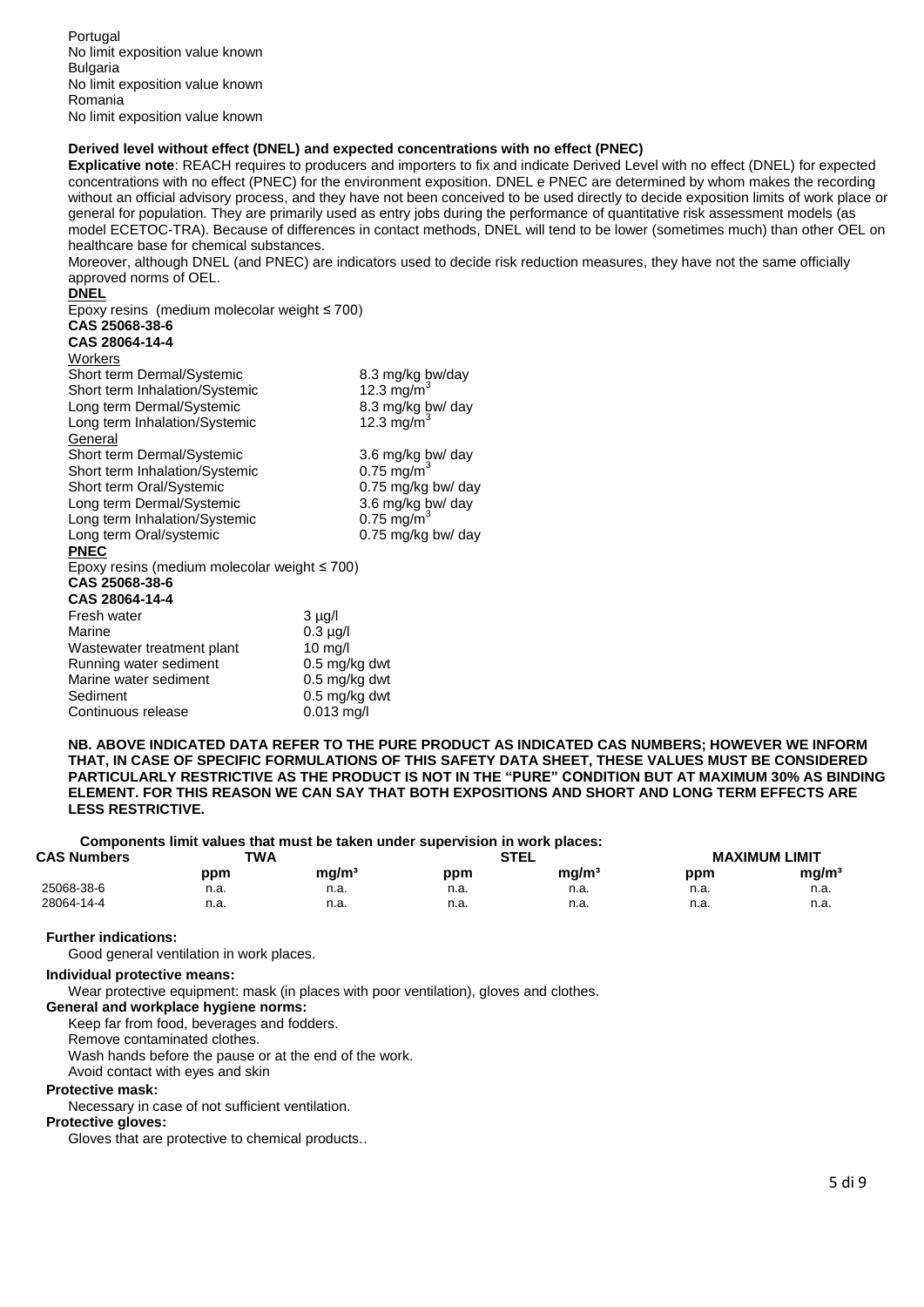Protective glasses.

**Protective clothes:**

In synthetic or natural fiber for skin protection.

# **9 – Physical and chemical properties**

| Form:                                    | Liquid.                                            |
|------------------------------------------|----------------------------------------------------|
| Colour:                                  | According to the product denomination              |
| Smell:                                   | Typical, lightly epoxy                             |
| pH:                                      | n.a.                                               |
| Status change:                           | n.a.                                               |
| Melting temperature/melting range:       | n.a.                                               |
| <b>Boiling temperature/boiling range</b> | Decomposition before boiling                       |
| <b>Flammability point:</b>               | About 300°C (Flammability: not flammable)          |
| Self-flammability:                       | $>350^{\circ}$ C                                   |
| <b>Explosion danger:</b>                 | Product is not explosive.                          |
| <b>Flammability limit:</b>               | n.a.                                               |
| Steam tension (mm/Hq):                   | n.a.                                               |
| Density (Air=1):                         | n.a.                                               |
| Water soluble:                           | not mixable                                        |
| Solvent way:                             | missing                                            |
| <b>Organic solvents:</b>                 | missing                                            |
| Partition coefficient: n-Octanol/water:  | n.a.                                               |
| <b>Viscosity (CPS):</b>                  | 6-10 Pas                                           |
| <b>Relative density:</b>                 | $1.5 \pm 5$ according to the color and the product |
|                                          |                                                    |

# **10 – Stability and reactivity**

# **Thermal decomposition:**

Product does not decompose if used according to norms.

#### **Dangerous reactions:**

Dangerous reactions are not known but it is better to avoid contact with oxidant agents, acids, amines and bases.

#### **Dangerous decomposition products:**

Dangerous decomposition products are not known.

Reactivity: Reacts with strong oxidant agents. It polymerizes, with exothermic reaction, in presence of Amines, Mercaptans and Lewis Acids, at environmental and superior temperature. It polymerizes in presence of caustic soda. It reacts exothermically with bases (for example caustic soda), ammonia, primary and secondary amines, alcohol, water and acids. Chemical stability: The product is stable.

### **11 – Toxicological information**

#### **Toxicological information:**

Inhalation: no toxicity data relevant; important effects or critical hazards are not known.

| LD/LC50 values found for the classification: |  |  |  |
|----------------------------------------------|--|--|--|
|                                              |  |  |  |

| <b>Components</b>          |                   | Tvpe          | Kind |
|----------------------------|-------------------|---------------|------|
| <b>EPOXY RESIN (NUMBER</b> | Oral              | >2.100mg/Kg.  | rat  |
| AVERAGE MW<=700)           | Dermal            | >2.100mg/Kg.  | rbt  |
|                            | <b>Inhalation</b> | n.a. mg/l/4h. | rat  |

#### **Primary irritation:**

n.a.

# **On skin:**

Irritant, in its liquid and not hardened state.

#### **On eyes:**

Irritant, in its liquid and not hardened state.

#### **Sensitization**

It can cause sensitization in case of contact with skin.

#### **Further toxicological data:**

The product, according to calculation method of EU legislation about formulations classification in its last version, has following risks: irritant (in liquid state).

**NB. ABOVE INDICATED DATA REFER TO THE PURE PRODUCT AS INDICATED CAS NUMBERS; HOWEVER WE INFORM THAT, IN CASE OF SPECIFIC FORMULATIONS OF THIS SAFETY DATA SHEET, THESE VALUES MUST BE CONSIDERED PARTICULARLY RESTRICTIVE AS THE PRODUCT IS NOT IN THE "PURE" CONDITION BUT AT MAXIMUM 30% AS BINDING ELEMENT. FOR THIS REASON WE CAN SAY THAT BOTH EXPOSITIONS AND SHORT AND LONG TERM EFFECTS ARE LESS RESTRICTIVE.**

# **12 – Ecological information**

### **Further indications:**

Specific information on formulation are not available. For further information see specific indications in paragraph 3. Use the product respecting good work norms: avoid release to the environment of the product and contaminated tools.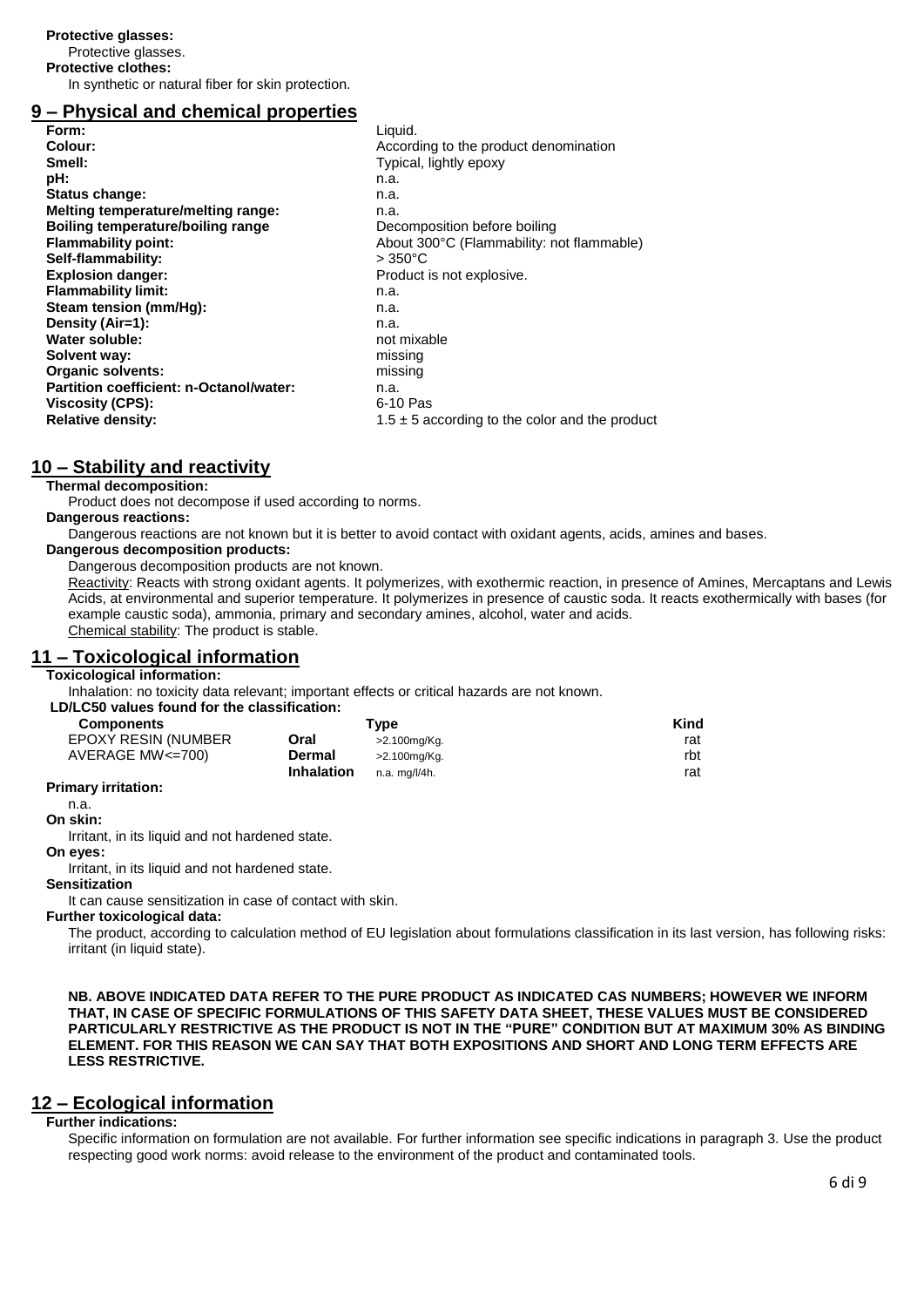## **Toxicity**

**Epoxy resins (medium molecolar weight ≤ 700)** Acute and extended toxicity for fishes LC50, Oncorhynchus mykiss (Iridea trout), Semi-static test, 96h : 2 mg/l Acute toxicity for aquatic invertebrates CE50, Daphnia magna (Big water flea), Static test, 48h, immobilization: 1,8 mg/l Toxicity for aquatic plants CE50r, Scenedesmus capricornutum (Freshwater seaweed), Static test, 48h, Growth rate inhibition, 72h : 11 mg/l Toxicity for micro-organisms CI50; Bacteria, 18h: > 4,6 mg/l Chronic toxicity value for aquatic invertebrates Water flea Daphnia magna, Semi-static test, 21 d, descending number, NOEC: 0,3 mg/l Persistence and degradability Epoxy resins (medium molecolar weight ≤ 700) The level of biodegradation in an "enchanced" OECD 301F study was 5% within the 28 day contact period. Biodegradation reached 6-12% after 28 days of contact in an OECD test guideline no. 301B study. Therefore, BADGE is not readily biodegradable under the conditions of the studies. Bioaccumulation potential Epoxy resins (medium molecolar weight ≤ 700) The OASIS CATALOGIC QSAR estimated Bioconcentration Factor of 3-31 and Lg Pow of 3.24 @ 25 C suggest low potential to bioaccumulate in aquatic organisms. Soil mobility Epoxy resins (medium molecolar weight ≤ 700) The KOCWIN QSAR estimated adsorption/desorption coefficient Log Koc = 2.65 suggesting moderated sorption to organic matter and limited soil mobility. PBT and vPvB evaluation results Epoxy resins (medium molecolar weight ≤ 700) Based upon a low potential to bioaccumulate and EC50/LC50 values of > 0.1 mg/L BADGE is not PBT. Other harmful effects Epoxy resins (medium molecolar weight ≤ 700) There are not side effects known.

# **13 – Disposal considerations**

### **Product:**

Remaining product and used packings must be disposed according to laws (local or national) of various countries. In its original status (liquid) must be considered as waste that must not be released in the environment; recover it if possible, otherwise send it to authorized disposal/incineration systems.

### **Suggestions:**

Not disposed the product with domestic wastes. Do not input in the sewers.

**Not clean packings:**

See above **Suggestions:**

Disposal according to administrative regulations. Metal packings that are properly cleaned can be disposed as normal scrap.

# **14 – Transport information**

### **ROAD & RAILWAY (ADR/RID)**

 7 di 9 **Exact name for shipment**: ENVIRONMENTALLY HAZARDOUS SUBSTANCE, LIQUID, N.A.S. (Epoxy resin) **Hazard class**: 9 **Number UN**: UN3082 **Packaging group**: III **Classification**: M6 **N° of danger identification**: 90 **Danger to the environment**: Yes **SEA TRANSPORT (IMO/IMDG) Exact name for shipment**: Environmentally hazardous substance, LIQUID, n.o.s. (Epoxy resin). **Hazard class**: 9 **Number UN**: UN3082 **Packaging group**: III **Number EMS**: F-A, S-F **Marine pollutant**: Yes **AIR (ICAO-TI / IATA-DGR) Exact name for shipment**: Environmentally hazardous substance, liquid, n.o.s. (Epoxy resin). **Hazard class**: 9 **Number UN**: UN3082 **Packaging group**: III **Cargo packaging instructions**: 964 **Passengers packaging instructions**: 964 **Danger to the environment**: Yes **INLAND SAILING WAYS (ICAO/IATA) Exact name for shipment**: Environmentally hazardous substance, LIQUID, N.A.S. (Epoxy resin) **Hazard class**: 9 **Number UN**: UN3082 **Packaging group**: III **Classification**: M6 **N° of danger identification**: 90 **Danger to the environment**: Yes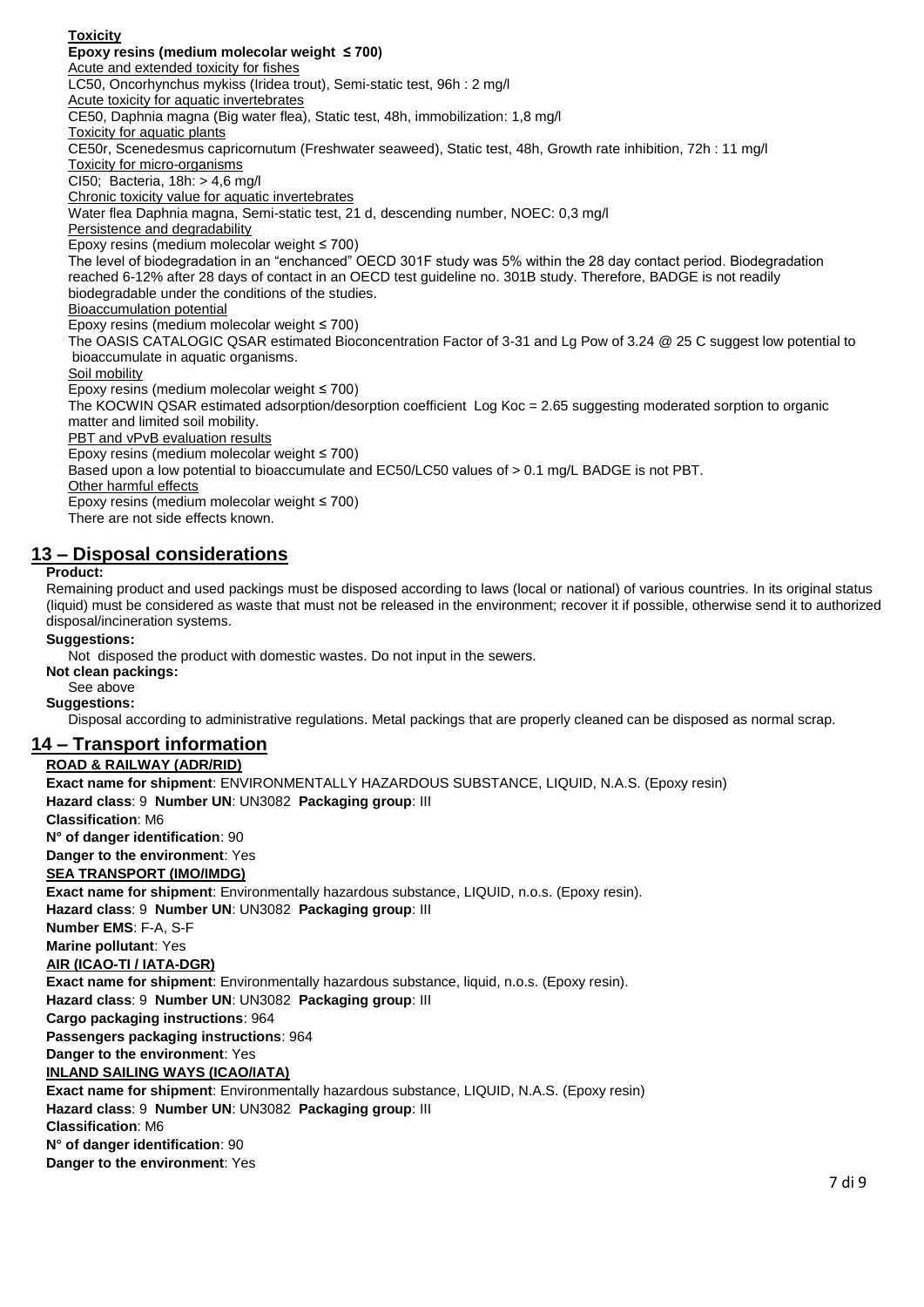# **15 – Regulatory information**

#### **Classification according to EEC directives:** Product in its liquid form, not hardened, is classified and codified to the regulations EEC 88/379 (General Regulation on Formulations) and 67/548 (Regulation on Dangerous Substances) and to Regulation (EC) 1907/2006 (REACH).

# **Specific norms/laws for the substance or mixture about security, health and environment**

#### UE Regulations

SEVESO 96/82/CE Regulation: Component name: epoxy resin (medium molecolar weight ≤ 700) present: yes REACH Annex XVII: Not in the list Biocides – Attachment 98/8/CE Regulation: Not in the list Upon informed approval. List o chemical product that are subject to international process PIC (Part I, II, III): None of the components are in the list. IPPC List (integrated environmental authorization)- Air: Not in the list IPPC List (integrated environmental authorization)- Water: Not in the list National laws Denmark: Code MAL: 00 – 5 Germany: Water risk class: WGK 2, Appendix n. 2 **International regulations** Chemical inventories: Status REACH Substances in this product have been pre-recorded and/or recorded or they do not have to be registered, in accordance with Regulation (EC) number 1907/2006 (REACH). Inventory of Australia (AICS, Chemical substances list for Australia) – material is listed or exonerated. Canadian inventory – material is listed or exonerated. Japanese inventory – material is listed or exonerated. Chinese inventory (chemical substances inventory for China) – material is listed or exonerated. Korean inventory (DECI, chemical substances list) – material is listed or exonerated. New zealander chemical substances inventory (NZIoC) – not determined. Inventory of Philippines (PICCS chemical substances inventory for Philippines) – material is listed or exonerated. Inventory of USA (TSCA, Toxic Substances Control Act, section 8b) – material is listed or exonerated. **Hazard label of product:** Xi, N Irritant – Dangerous to the environment **Hazardous components label:** EPOXY RESIN (NUMBER AVERAGE MW<=700) **Nature of specific risks (Phrases R):** R 36/38 Irritant for eyes and skin. R 43 It can cause sensitization for contact with skin. R 51/53 Toxic for aquatic organisms, it can cause in the long term negative effects for the aquatic environment. **Prudence advices (Phrases S):** S 2 Keep out of children. S 7 Keep well closed packings.

- 
- S 27 Take off immediately contaminated clothes.<br>S 26 In case of contact with eves, wash immedia
- In case of contact with eyes, wash immediately and abundantly with water and see a doctor
- S 37/39 Use proper gloves and protect eves/face.
- S 46 In case of ingestion see immediately a doctor and show him the packing or the label.
- S 61 Avoid release to the environment. Refer to special instructions contained in safety data sheet.

# **Classification of specific formulations:**

It contains epoxy compounds. Follow producer indications.

# **National indications**

Data and information which are in this safety data sheet are in accordance with Health Ministerial Decree of 28/1/92 and norm about classification, packaging and labeling of substances and dangerous formulations. However, we recommend to the user to verify and respect specific national regional and local norms about dangerous and environmentally friendly activities (eg. Liquid, solid and gas emissions). See D.P.R. 303/56, General norms for workplace hygiene, D.L.626/94 Prevention and Safety of work related injury and D.L. 133/92 Water Discharges.

This Safety Data Sheet has been filled according to European Directives and it is applied to the countries that have translated Directive in their own national legislation. Norm (EC) n. 1907/2006 of European Parlament and Council of 18th December 2006, concerning registration, evaluation, authorization and restriction of chemical substances (REACH), which institutes an European chemical substances Agency, modify directive 1999/45/EC and revoke Council Regulations (EEC) n. 793/93 and Commission regulations (EC) n. 1488/94, as well as 76/769/EEC Council directive and Commission 91/155/EEC, 96/67/EEC, 93/105/EC and 2000/21/EC directives.

Information in this document are valid at the moment of the print. The company has not the responsibility for possible damages caused by the use of the product in wrong applications and/or applications in conditions that are different from expected ones. **Classification according to Vbf:**

#### Not necessary

### **Danger class for waters:**

Danger for waters class 2 (WGK2) (Self classification).